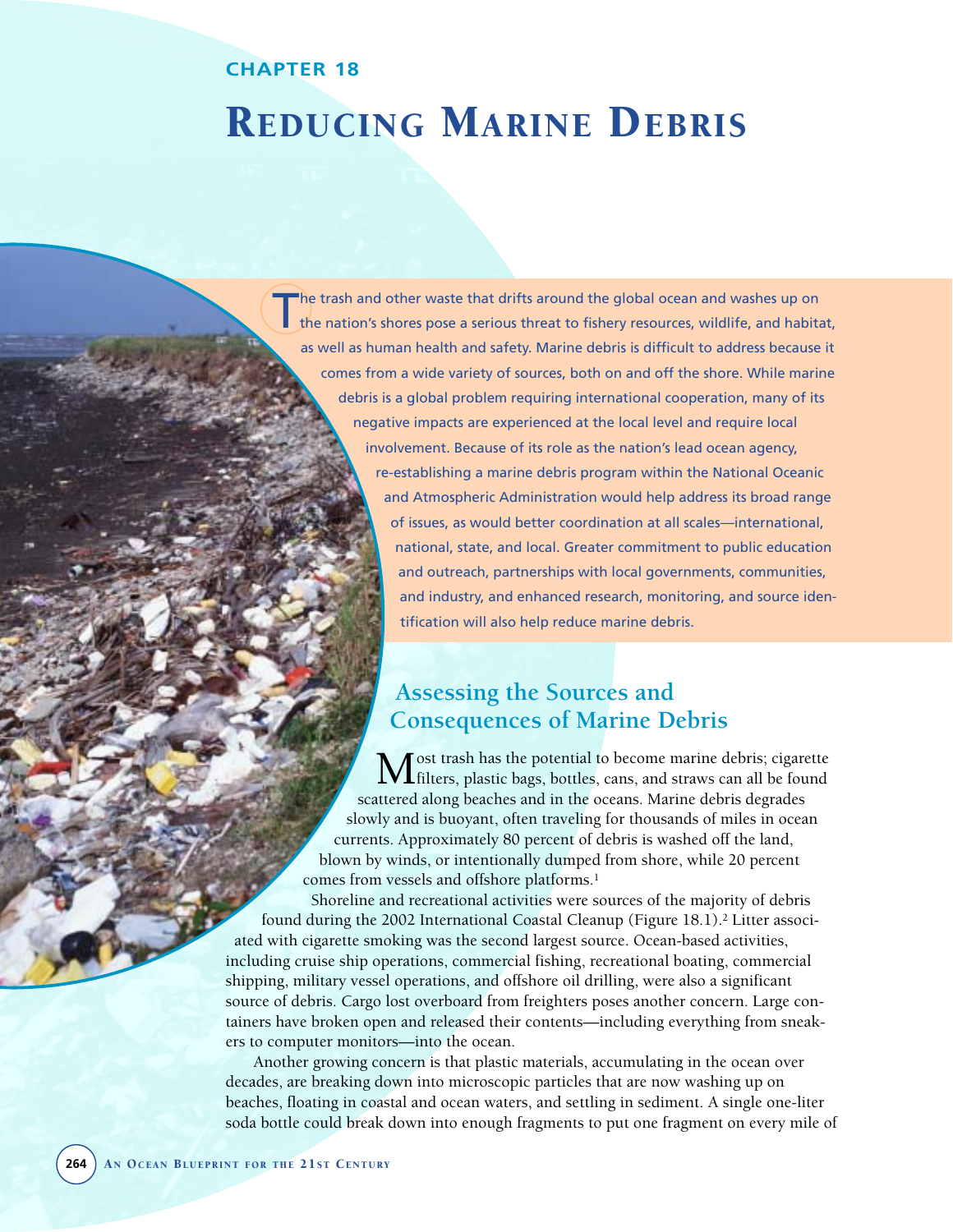beach in the entire world.<sup>3</sup> A study done in the North Pacific found plastic particles in the stomachs of eight of eleven seabird species caught as bycatch.<sup>4</sup> Not only can these tiny plastic particles be ingested by marine life but, as they float around, they can also accumulate toxic chemicals, including DDT and PCBs. Plastic particles have been found to concentrate such chemicals to one million times the levels found in the water itself.<sup>5</sup>

Marine debris poses a serious threat to wildlife, habitat, and human health and safety. Marine debris threatens wildlife primarily through entanglement and ingestion. A 1997 study found that at least 267 species have been affected by marine debris worldwide, including 86 percent of all sea turtle species, 44 percent of all seabird species, and 43 percent of all marine mammal species, as well as numerous fish and crustaceans.<sup>6</sup> Entanglement can wound animals, impair their mobility, or strangle them. Birds, sea turtles, and marine mammals can swallow debris such as resin pellets, convenience food packaging, and plastic bags, which interfere with their ability to eat, breathe, and swim. Sea turtles often ingest floating plastic bags, mistaking them for jellyfish. "Ghost fishing" entanglement of fish and marine mammals in lost fishing gear—represents a serious threat to marine life, including endangered species such as Hawaiian monk seals and North Atlantic right whales.

### **Figure 18.1 Trash at the Beach Comes from Many Sources**



In 2002, more than 8.2 million pounds of debris were collected and analyzed as part of a worldwide beach cleanup effort. The largest source of marine debris was from land-based human activities; shoreline and recreational activities alone contributed almost 58 percent of the number of items collected. Over 1 million cigarette butts, 444,000 food wrappers or containers, 220,000 bottles, 190,000 plastic bags, 32,000 pieces of fishing line, and 8,000 tires were collected.

Source: The Ocean Conservancy. *The 2002 International Coastal Cleanup.* Washington, DC, 2003.

Coral reefs, seagrass beds, and other fragile coastal habitats have been harmed by trash in the oceans. Derelict fishing gear, pushed by wind and waves, can become snagged on coral reefs and other structures. This global problem is particularly evident in the Northwest Hawaiian Islands, which include 69 percent of all U.S. coral reefs by area. Floating debris can also transport non-native, potentially invasive species over long distances.

Marine debris also has significant consequences for people. Broken glass and medical waste on beaches, as well as ropes and lines dangling in the ocean, pose threats to beachgoers, boaters, and divers. Debris can damage boats and strand their occupants when propellers become entangled on lines, or engines stall when plastic bags are sucked into intake pipes. Beach closures and swimming advisories due to marine debris can have direct economic impacts by reducing coastal tourism. For example, New Jersey lost an estimated \$2 billion in tourist revenue as a result of debris washing ashore in the 1987 and 1988 beach seasons. The state has chosen to invest \$1.5 million annually in beach cleanup to avoid similar losses in the future.7

# **Addressing Marine Debris Nationally**

### **Existing Programs**

Efforts to reduce marine debris must take place at all levels, from international to local. Internationally, marine debris is addressed by Annex V of the International Convention for the Prevention of Pollution from Ships (MARPOL), which prohibits all overboard disposal of plastics and limits other discharges based on the material and the vessel's location and distance from shore. The Convention on the Prevention of Marine Pollution by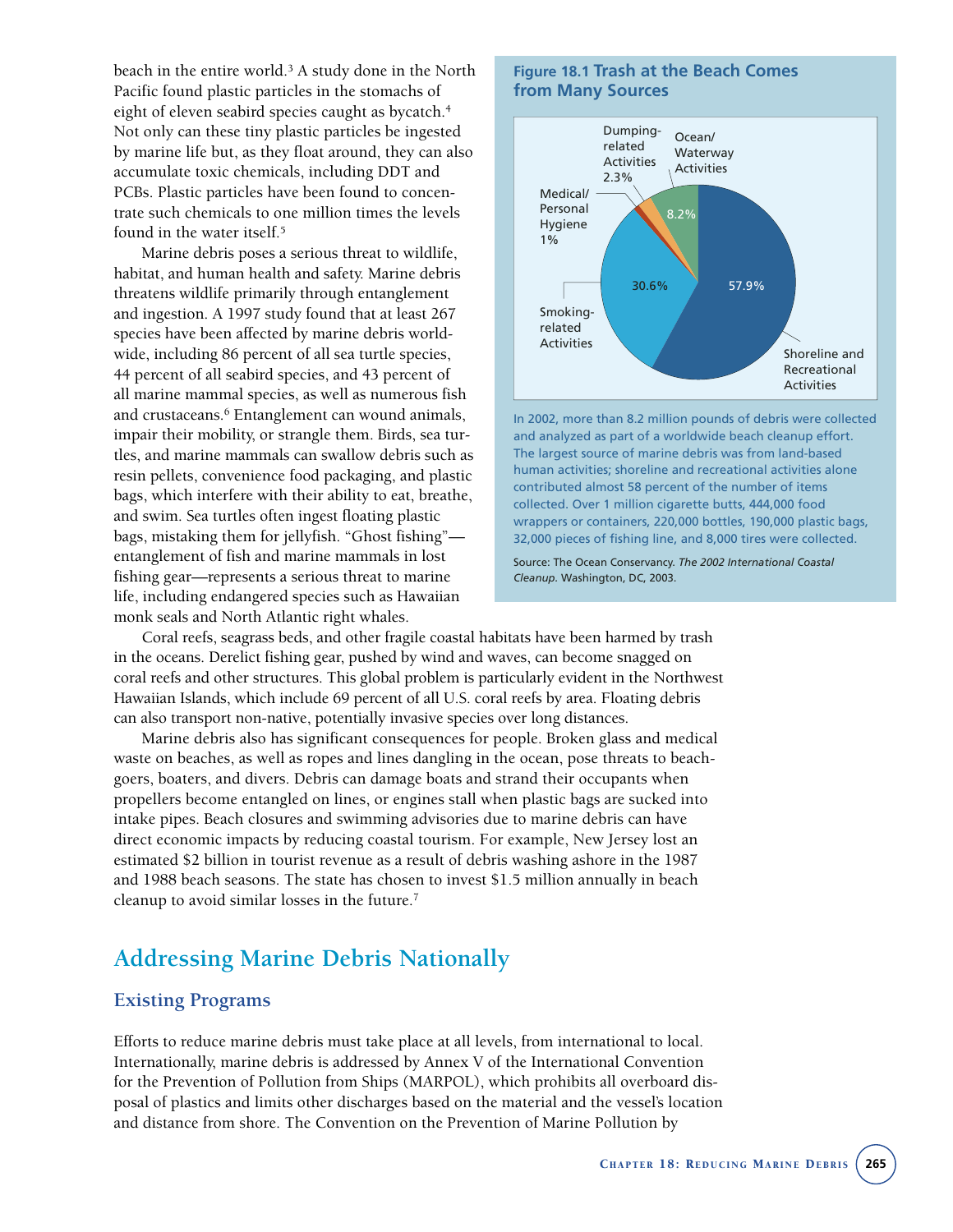Dumping of Wastes and Other Matter (known as the London Convention) is another international agreement that addresses the problems of marine debris. (For a listing of ocean-related international agreements, see Table 29.1.)

Domestically, a number of federal laws focus on marine debris, including the Act to Prevent Pollution from Ships (which prohibits the disposal of all garbage within 3 nautical miles of the coast and enforces Annex V of MARPOL), the Marine Plastic Pollution Research and Control Act, the Clean Water Act, Title I of the Marine Protection, Research, and Sanctuaries Act (commonly referred to as the Ocean Dumping Act), the Beaches Environmental Assessment and Coastal Health Act, and the Shore Protection Act. (Appendix D includes a summary of ocean-related federal laws.) Some states also have their own laws to address marine debris. Other states have made substantial progress through voluntary programs.

Reductions in marine debris have been the focus of a number of agency initiatives and volunteer efforts, ranging from local adopt-a-beach programs to international beach cleanups. The Ocean Conservancy, a nonprofit ocean advocacy group, coordinates the annual International Coastal Cleanup campaign with support and funding from the U.S. Environmental Protection Agency (EPA) and private and corporate foundations. The oneday event takes place in September, with volunteers from all over the world collecting trash along the coasts and in the oceans. Since its inception in 1986, the campaign's original 2,800 volunteers have grown to almost 392,000 in 2002.

From 1986 to 2002, the International Coastal Cleanup removed 89 million pounds of debris from more than 130,000 miles of shoreline. Starting in 1995, more than 108,000 divers also collected 2.2 million pounds of trash in over 3,900 miles of underwater habitat.<sup>8</sup> The program is effective not only because of the visibility it receives as the largest singleday volunteer event for the marine environment, but also because of the amount of data collected during the event. Debris collection results are posted by source, calling attention to the activities that create the most debris with the hope of improving prevention.

The vast data collection potential demonstrated during International Coastal Cleanup events led to development of the National Marine Debris Monitoring Program, implemented by The Ocean Conservancy with EPA funding. This program is designed to systematically assess the success of Annex V of MARPOL by identifying sources and trends of marine debris. Volunteers at 180 randomly selected study sites along the U.S. coast collect and submit monthly information on the incidence of 30 specific marine debris items.

EPA and The Ocean Conservancy also created the Storm Drain Sentries program in response to research indicating that storm drains are significant sources of marine pollution. This program raises public awareness of the consequences of dumping trash and other pollutants into sewer systems. Volunteers stencil educational messages on, and collect information on the types of contaminants found around, storm drains.

The Coral Reef Ecosystem Investigation is a multi-agency program, headed by the National Oceanic and Atmospheric Administration (NOAA), to assess, monitor, and mitigate the impact of marine debris on coral reef ecosystems of the U.S. Pacific Islands. The Coral Reef Ecosystem Investigation began as a pilot study in 1996, primarily to remove fishing gear in and around Hawaiian monk seal habitat. Since then, the program has grown to involve a number of federal, state, local, nongovernmental, and private partners in the large-scale removal of marine debris, including derelict fishing gear.

### **NOAA's Role**

Concerns about marine debris came to public attention during the 1980s, with mounting evidence of entanglement and other harm to marine mammals, sea turtles, birds, and fish, as well as images of medical waste and other trash washing up on beaches. In 1985, Congress appropriated \$l million in funding for the development of a comprehensive marine debris research and management program (which became the Marine Entanglement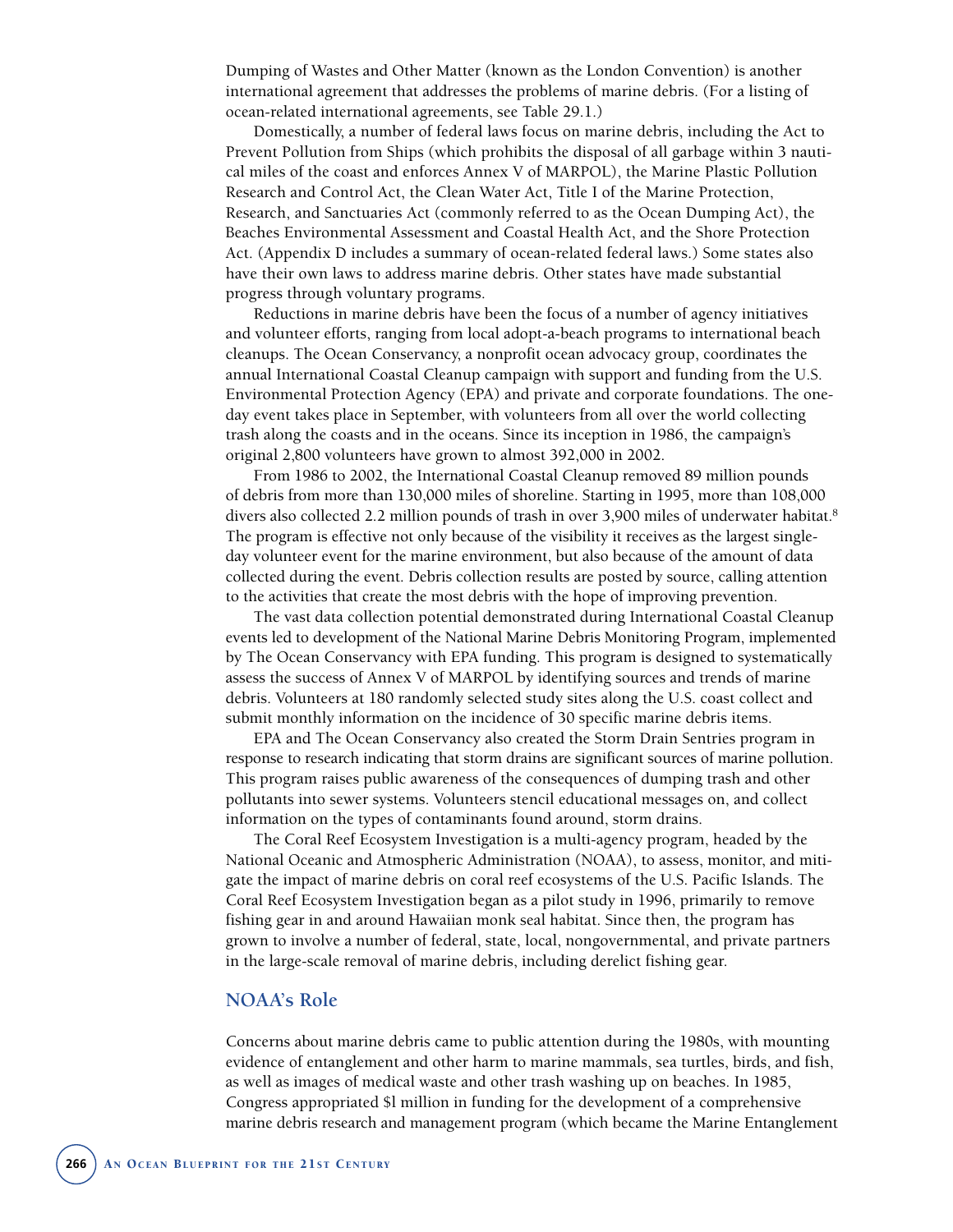Research Program), directed by NOAA in consultation with the U.S. Marine Mammal Commission. In 1995, a report by the National Research Council called for a long-term program to monitor the flux of plastics to the oceans and noted that NOAA would be best suited to lead such a monitoring effort.<sup>9</sup> Despite this recommendation—and the ongoing problem of marine debris—the Marine Entanglement Research Program ended in 1996.

Although EPA has some programs to address marine debris (described above), the problem is also closely related to NOAA's mission and management responsibilities, including fisheries, marine mammals, endangered marine species, beach and shoreline management, and coral reefs. While NOAA currently addresses matters related to debris in the marine environment in connection with other activities, there is a need to coordinate, strengthen, and increase the visibility of such efforts within NOAA by creating a clear, centralized marine debris program within the agency.

#### **Recommendation 18–1**

The National Oceanic and Atmospheric Administration should establish a marine debris management program that expands on and complements the U.S. Environmental Protection Agency's program in this area. The NOAA program should be closely coordinated with EPA's activities, as well as with the significant efforts conducted by private citizens, state, local, and nongovernmental organizations.

In keeping with its mission, it would be logical for NOAA's marine debris program to focus on reducing derelict fishing gear, addressing entanglement of marine life, and preventing debris from harming coral reefs while EPA's efforts continue to address beach and river cleanups. Also, because most of the debris that makes its way to the coasts and oceans comes from land, it makes sense for EPA to continue its national education efforts. Regardless of how the responsibilities are divided, the two programs should be closely coordinated so that gaps are filled and duplication is avoided.

### **Expanding Marine Debris Efforts**

A marine debris program within NOAA will help bring greater attention to this problem. Efforts at both NOAA and EPA will need to focus on education and outreach, working with communities and industry, and improving source identification, monitoring, and research.

#### *Education and Outreach*

Reducing marine debris will require preventing litter from entering the marine environment in the first place by pursuing a long-term public education campaign. While existing education and cleanup initiatives have made a substantial contribution to improving the ocean environment, the volumes of trash that continue to appear on beaches and in the oceans indicate that many people and communities have not yet changed their behavior. While some consider their actions to be negligible when compared with those of large-scale polluters, the cumulative impact of continuous, small-scale insults can be significant. What's more, actions far inland can have impacts on distant coastal and marine waters. Because comprehensive monitoring and enforcement of individual behavior would be impractical and undesirable, people need the knowledge, training, and motivation to voluntarily change their behavior. (Public education and outreach opportunities are addressed in greater detail in Chapter 8.)

In addition to educating the general public, marine debris education campaigns can target the tourism industry, packaging companies, local government officials, recreational boaters, and commercial fishermen. For example, it is important to educate both commercial fishermen and recreational boaters who take items out to sea with them to ensure that they are returning to shore with their plastic and other trash. As the National Marine Fisheries Service conducts dockside inspections, there is an opportunity to deliver educa-

*The message has to come out to people that they share responsibility for the [marine debris] problem. They have to appreciate what the impacts are, and that basically they by polluting, by littering—are contributing.*

—Suzanne E. Schwartz, *Director, Oceans & Coastal Protection Division, U.S. Environmental Protection Agency, testimony to the Commission, May 2002*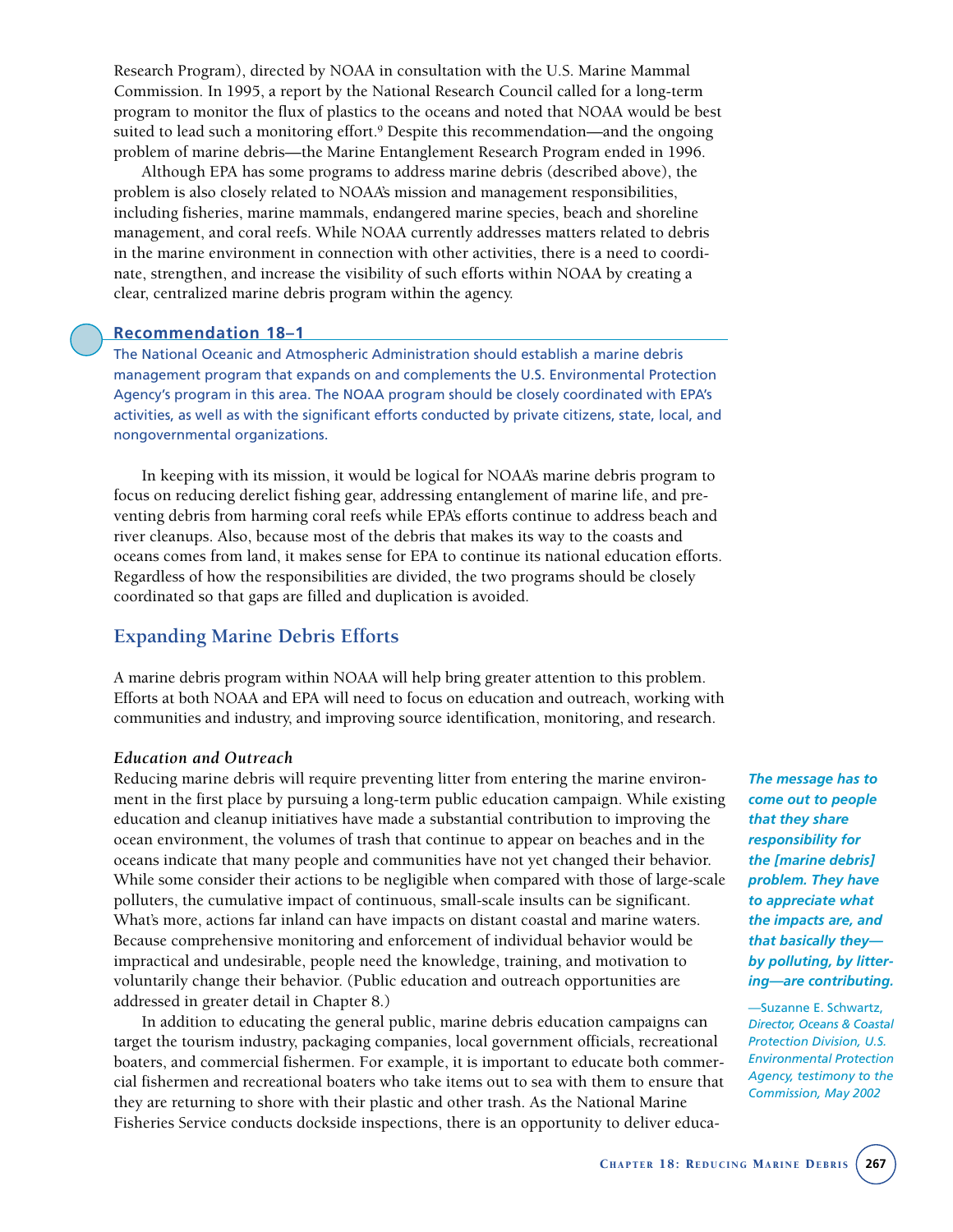tional materials on marine debris to fishermen. Similarly, as the U.S. Coast Guard and the Coast Guard Auxiliary conduct recreational boating programs, they could distribute educational materials and remind recreational boaters to properly dispose of their trash. Many nongovernmental organizations whose membership is comprised of fishermen or boaters could also educate their members about the marine debris issue.

#### *Working with Communities*

Cigarette filters, food wrappers, caps, and lids accounted for nearly half of all debris collected in the 2002 International Coastal Cleanup. For the past thirteen years, cigarette filters have been the most commonly found debris item.10 It is apparent that implementation and enforcement of local anti-litter regulations have been inadequate.

Not only is trash left on beaches and shores, allowing it to wash into the oceans, litter is also washed off streets and parking lots, and through storm drains far inland. People generally have not made the connection between actions taken far from the coast and their impacts on the shore and ocean areas.

While public education can send the message not to litter, active management of debris entering and exiting sewer systems can also be improved by adding controls for local sewer systems, such as screens and netting, and making catch-basin modifications. Floatable controls can help reduce or eliminate solid waste emitted from sewer systems. Placing sufficient trash receptacles throughout communities can also make it easier for people to dispose of the materials that might otherwise end up in the marine environment.

#### *Working with Industry*

Cooperation with industry, especially companies whose products are ending up on the shores and in the oceans, presents another opportunity to reduce marine debris. Industry efforts to reduce the overall amount of packaging being produced and to develop more environmentally friendly materials can help. Because plastics comprise about 60 percent of the trash found on beaches<sup>11</sup> and about 90 percent of the debris found floating in the water,<sup>12</sup> industry support for reducing plastic trash and encouraging greater recycling rates could reduce the amount of litter reaching the coasts and oceans. Fishing gear manufacturers can also play a role in educating vessel owners and crews about the impacts of derelict gear.

Many companies are already supporting marine debris cleanup and education efforts. The Coca-Cola Company, Dow Plastics, and Philip Morris are all examples of companies that have helped sponsor the International Coastal Cleanup. Morton Salt, the maker of products used by many commercial shrimp boats to treat their catches at sea, took action after blue plastic bags with the Morton Salt label started washing up on Gulf of Mexico beaches. Since the company started printing reminders like "Stow It, Don't Throw It" on the bags, fewer Morton Salt bags have been reported as washing up on shores.

In addition, the offshore petroleum industry, working in concert with the Minerals Management Service, has instituted marine debris education training for personnel working on offshore platforms, mobile drilling rigs, and other facilities in the Gulf of Mexico. This initiative requires the posting of marine debris reminder signs and the mandatory viewing by all personnel of a film demonstrating proper waste disposal practices and the impacts of marine debris on the ocean.

#### *Source Identification, Monitoring, and Research Efforts*

The implementation of effective control measures is currently hampered by a lack of consistent monitoring and identification of sources of debris. A 1995 National Research Council report found that most available data are obtained from beach surveys, with relatively little information on debris that ends up in the sea or on the seabed.13 Collection of such data would require a systematic, international effort. Information about the behavior of debris in the marine environment and its ecological effects is even scarcer. These effects cannot be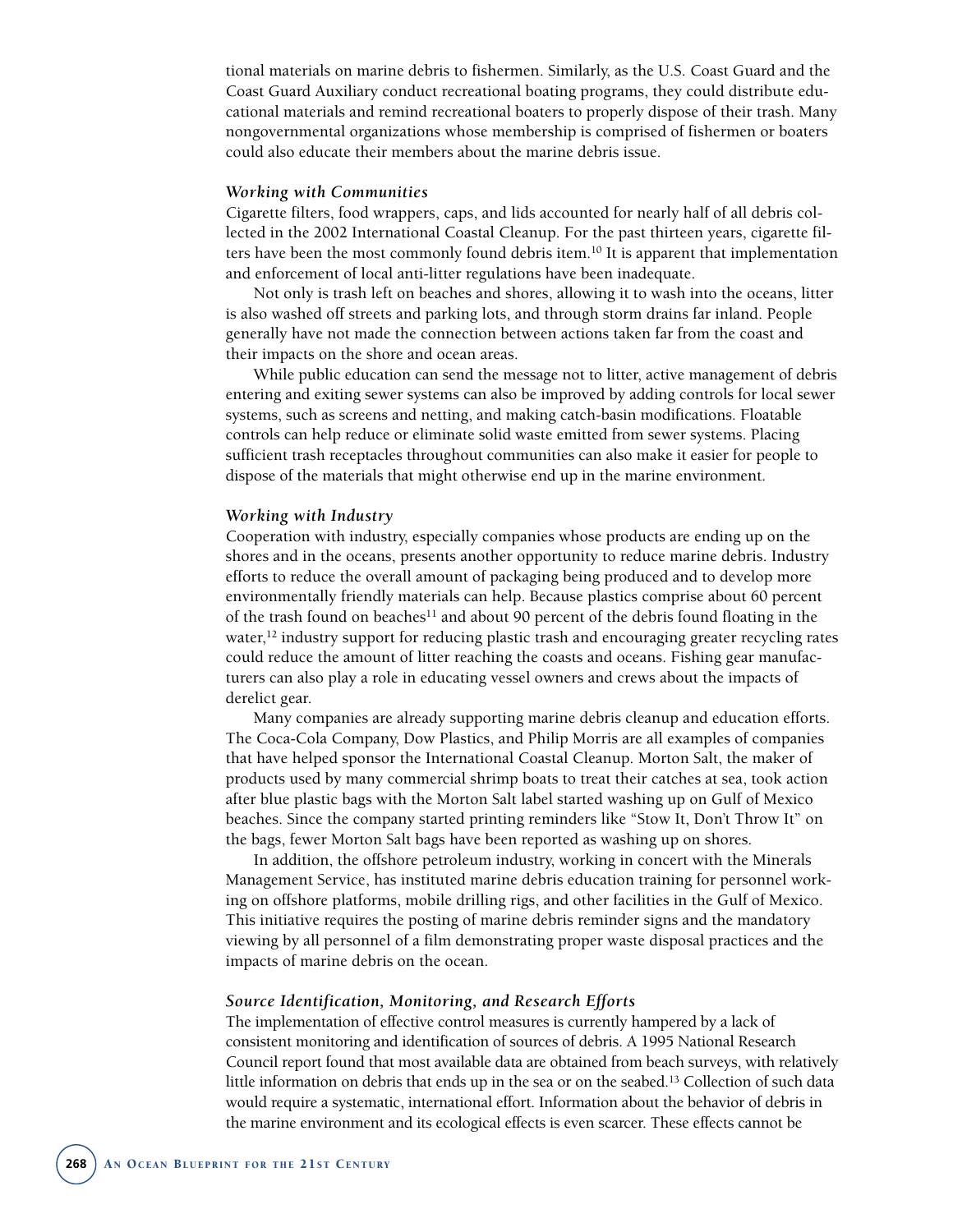established simply on the basis of available surveys, due primarily to the absence of a common framework for data collection, centralized data analysis, and information exchange. Once a framework and suitable information protocols are in place, these data should be linked with the national Integrated Ocean Observing System (discussed in Chapter 26).

#### **Recommendation 18–2**

The National Oceanic and Atmospheric Administration and U.S. Environmental Protection Agency should coordinate and implement expanded marine debris control efforts, including: enforcement of existing laws; public outreach and education; partnerships with local governments, community groups, and industry; monitoring and identification; and research.

#### *Interagency Coordination*

The Marine Plastic Pollution Research and Control Act of 1987 established an interagency marine debris coordinating committee with membership comprised of senior officials from NOAA, EPA, the Coast Guard, and the U.S. Navy. The committee was charged with furthering public outreach, education, and information sharing efforts. However, Congress allowed the committee to lapse in 1998, and it has not been re-established.

Although strengthening NOAA's work on marine debris through establishment of an office within the agency is an important step, an interagency committee under the National Ocean Council will still be needed to unite all appropriate federal agencies on this issue. Such a committee could support existing marine debris efforts by agencies and nongovernmental organizations.

#### **Recommendation 18–3**

The National Ocean Council (NOC) should re-establish an interagency marine debris committee, co-chaired by the National Oceanic and Atmospheric Administration and U.S. Environmental Protection Agency, and placed under the oversight of the NOC's Committee on Ocean Resource Management.

## **Reducing Derelict Fishing Gear**

One source of marine debris that requires special attention is derelict fishing gear, composed of both whole and large sections of nets, as well as discarded fishing line and plastic parts associated with traps and nets (Box 18.1). Whether intentionally discarded or unintentionally lost during storms or fishing operations, derelict fishing gear poses serious threats around the world, entrapping marine life, destroying coral reefs and other habitat, and even posing danger to humans. Currently, almost all of the fishing nets used outside of subsistence fisheries are made of synthetic fibers that are highly resistant to degradation.14 Although derelict fishing gear is a global problem, currently no international treaties or plans of action address it.

#### **Recommendation 18–4**

The U.S. Department of State and National Oceanic and Atmospheric Administration, working with the United Nations Food and Agriculture Organization and other appropriate entities, should develop a detailed plan of action to address derelict fishing gear around the world, to be implemented within large multi-national regions.

One approach taken by the National Marine Fisheries Service domestically is to require that all gear be marked to make it easier to identify the fishery of origin. Better enforcement of these rules, and international cooperation to require the marking of non-U.S. fishing gear, would help identify the fisheries that pose the largest problems of lost gear and entanglement.

*In the past four years alone, federal, state, and non-governmental partnerships have hauled over 150 tons of nets and line off reefs in State waters in the Northwestern Hawaiian Islands.* 

—Gilbert Coloma-Agaran, *Chairperson, Board of Land and Natural Resources, Hawaii, testimony to the Commission, May 2002*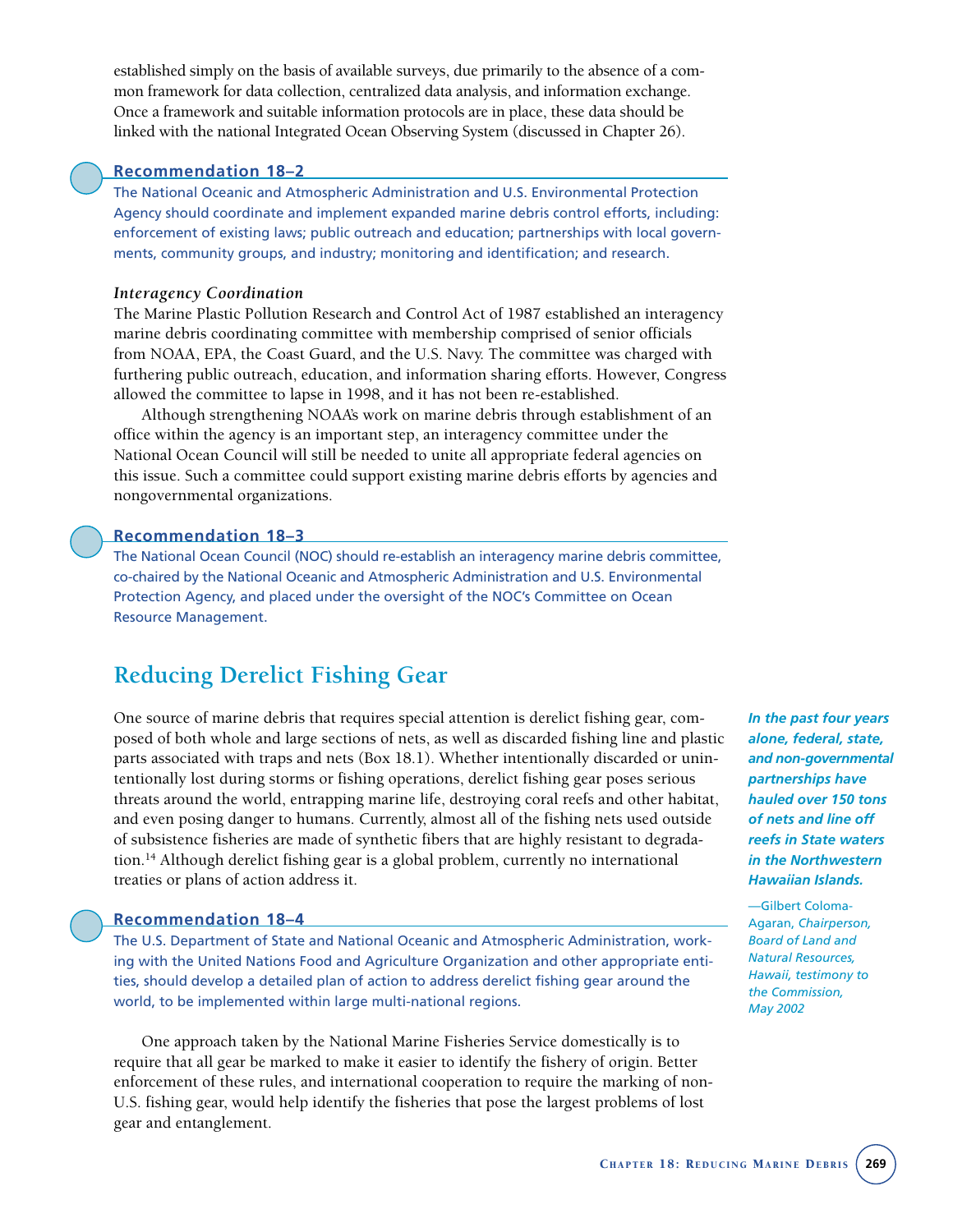#### **Box 18.1 Abandoned Fishing Nets Catch a Wave to Hawaii**

The two most prevalent types of nets recovered in the Northwest Hawaiian Islands (meas**ured by weight) are trawling nets and monofilament gill nets, despite the fact that no** commercial trawl or gillnet fisheries exist in the area.i The nets are carried to the islands via ocean currents from domestic and foreign fisheries in the North Pacific. Finding a solution to the problem of derelict fishing nets and other gear will require international cooperation.

*<sup>i</sup>* U.S. Department of State. *Promotion of Implementation and Enforcement of MARPOL 73/78 and Related Codes. MARPOL Annex V and Marine Debris.* London, England: International Maritime Organization, 2001.

Ultimately, a strong public-private partnership will be needed to prevent, remove, and dispose of derelict fishing gear. Appropriate education and incentives can minimize the practice of throwing unwanted nets overboard and encourage all boaters to bring abandoned gear back to shore if possible. Other options include: assessing fees on net sales and imports to pay for their recovery; attaching locator devices to gear; providing incentives to industries that are developing biodegradable fishing gear; requiring sizeable deposits on nets when they are purchased; increasing gear recycling and reuse; and providing compensation to those who bring discarded gear back to shore.

#### **Recommendation 18–5**

The National Oceanic and Atmospheric Administration should work with all interested parties, governmental and private, to implement incentives or other effective programs for prevention, removal, and safe disposal of derelict fishing gear.

# **Ensuring Adequate Facilities for Disposal of Garbage from Ships**

Annex V of MARPOL contains several provisions that address marine debris. Under its requirement for *port reception facilities,* ports in member nations must be prepared to receive garbage from ships. Unfortunately, many ports still do not provide adequate facilities for this purpose.

Another provision of Annex V allows Special Areas of the ocean to be designated where a higher level of protection is required than in other areas. Such Special Areas have been designated in many parts of the world, including areas of the Mediterranean, Baltic, Black, Red, and North Seas, the Antarctic, and the Wider Caribbean region, which includes the Gulf of Mexico and the Caribbean Sea. For a Special Area to receive extra protection, adequate port reception facilities must be in place to receive ship wastes. However, some important Special Areas, such as the Wider Caribbean region, are not yet eligible for increased protection because of inadequate facilities.

#### **Recommendation 18–6**

The U.S. Department of State should increase efforts internationally to ensure that there are adequate port reception facilities available for disposal of garbage from ships, particularly in Special Areas designated under Annex V of the International Convention for the Prevention of Pollution from Ships.